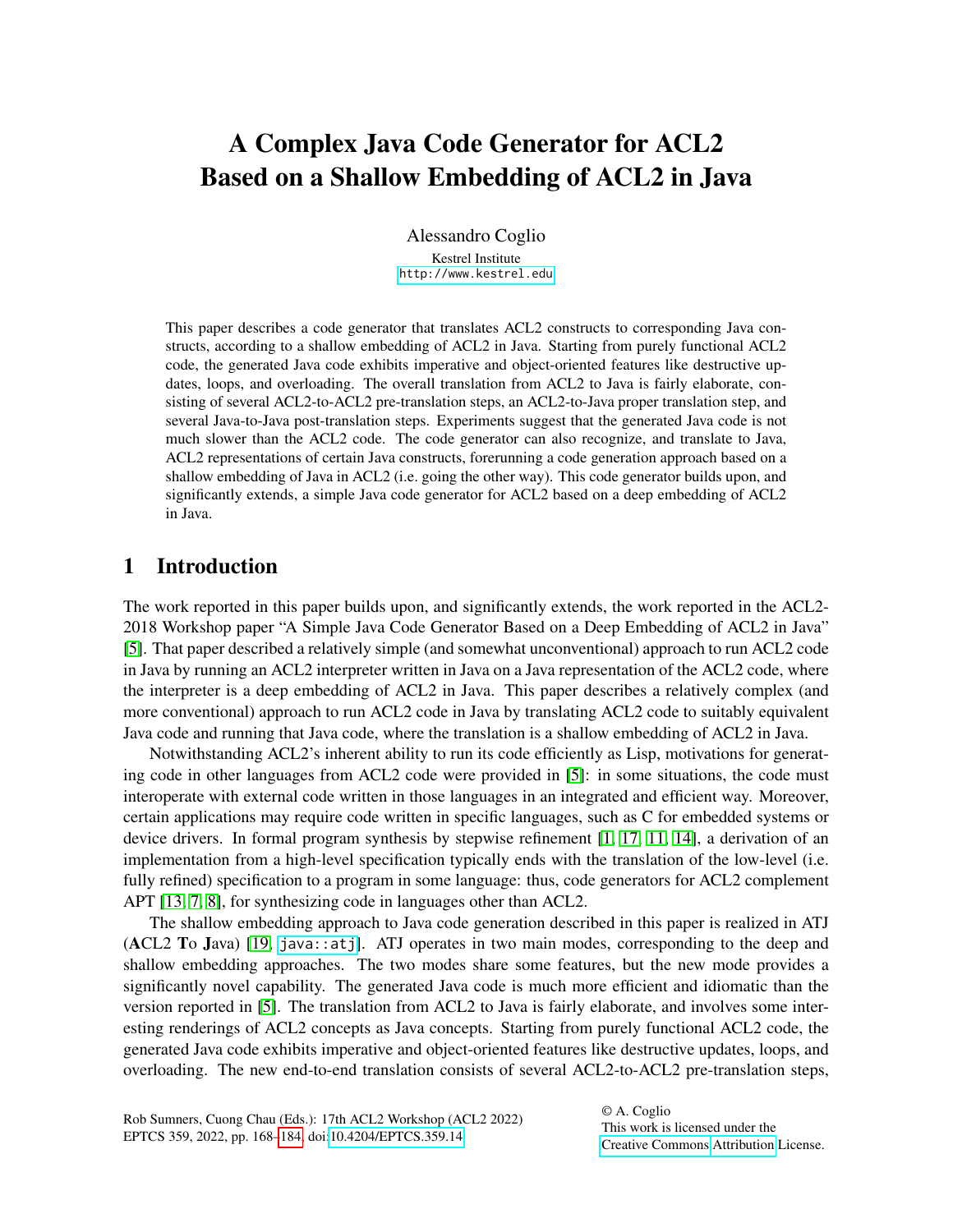an ACL2-to-Java proper translation step, and several Java-to-Java post-translation steps; some of the pre-translation and post-translation steps may be of independent interest. Besides the ability to translate ACL2 constructs to Java constructs according to the shallow embedding of ACL2 in Java, the new code generation mode provides the ability to recognize, and translate to Java, ACL2 representations of certain Java constructs, according to a shallow embedding of Java in ACL2 (i.e. going the other way); the latter ability foreruns the code generation approach more fully realized in ATC [\[6\]](#page-16-10)  $[19, c$  $[19, c$ : atc].

ATJ has been and is being used in several applications at Kestrel, such as safety monitors for learningenabled components in avionics systems [\[3\]](#page-16-11) and cryptographic functions.

Section [2](#page-1-0) describes the main features of the code generator. Section [3](#page-13-0) presents performance measurements on the generated code. Section [4](#page-14-0) discusses future work. Section [5](#page-15-0) surveys related work.

# <span id="page-1-0"></span>2 Features of the Code Generator

Due to space limitations, this section only provides an overview of ATJ. More detailed information is in the tutorial and reference documentation, as well as in the documentation of the implementation.

#### <span id="page-1-2"></span>2.1 Modes of Operation

ATJ operates in two main modes, corresponding to the deep and shallow embedding; each mode has a sub-mode based on whether the satisfaction of guards is assumed or not. There are thus four combinations: (i) deep embedding not assuming guards; (ii) deep embedding assuming guards; (iii) shallow embedding not assuming guards; and (iv) shallow embedding assuming guards.

The first combination was described in [\[5\]](#page-16-1), and has not changed much since then. The second combination is new, but not very different from the first one. The third and fourth combinations are new; the fourth one is far more interesting than the third one, and is thus the main subject of this paper, which nonetheless also briefly discusses the other three combinations.

Here 'assuming guards' means that the generated Java code mimics the ACL2 code only when each ACL2 function is called on arguments that satisfy the function's guard. ATJ does not check this assumption, and does not require the ACL2 code to be guard-verified; in fact, ATJ also accepts program-mode ACL2 code. If this guard assumption is violated, ATJ does not guarantee the correctness of the generated Java code.<sup>[1](#page-1-1)</sup> Running the generated Java code without knowing if the guard assumption holds should be no more troubling than running program-mode or non-guard-verified ACL2 code without checking guards at run time [\[19,](#page-16-9) [evaluation](http://acl2.org/manual?topic=ACL2____EVALUATION)]. If the ACL2 code is guard-verified, and external Java code only calls Java methods generated from ACL2 functions whose guards are no stronger than the Java types of the methods' parameters, then running the Java code is as good as running guard-verified ACL2 code.

#### <span id="page-1-3"></span>2.2 Use of the Deep Embedding

AIJ (ACL2 In Java) is the ACL2 interpreter written in Java (i.e. the deep embedding of ACL2 in Java) described in [\[5\]](#page-16-1). AIJ includes a Java representation of the ACL2 values and a Java implementation of a collection of built-in ACL2 functions that includes all the primitive ACL2 functions [\[19,](#page-16-9) [primitive](http://acl2.org/manual?topic=ACL2____PRIMITIVE)]

<span id="page-1-1"></span><sup>&</sup>lt;sup>1</sup>Since the generated Java code is not formally verified yet, ATJ's guarantees are only as strong as the author's best effort to design and implement ATJ correctly, and the confidence derived from the current working ATJ tests.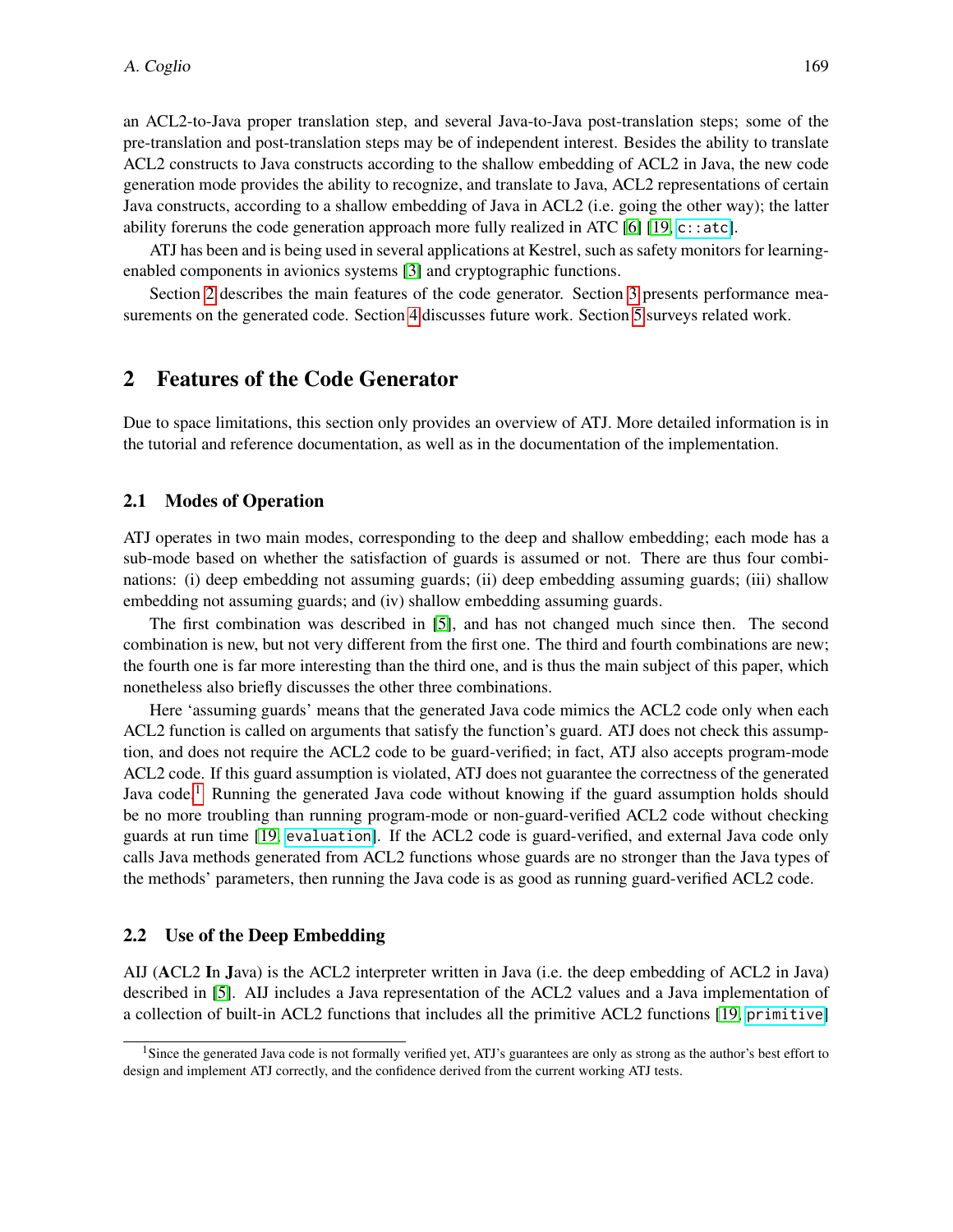and that ATJ designates as 'natively implemented ACL2 functions'.[2](#page-2-0) The AIJ interpreter executes ACL2 terms and functions represented in Java by moving around ACL2 values represented in Java and by calling the natively implemented ACL2 functions. The deep embedding mode of ATJ translates the non-natively-implemented ACL2 functions to Java code that constructs Java representations of those functions' definitions that can be executed by the interpreter.

The shallow embedding mode of ATJ uses a portion of AIJ: not the representation and interpretation of the ACL2 terms and functions, but the representation of the ACL2 values and the natively implemented ACL2 functions. This portion of AIJ is shared by the deep and shallow embedding.

This portion of AIJ was described, along with the rest of AIJ, in [\[5\]](#page-16-1). AIJ has undergone numerous improvements and optimizations since then, but that paper still provides a good overview. More current and detailed information is in the Javadoc documentation of the Java code of AIJ [\[19,](#page-16-9) [java::aij](http://acl2.org/manual?topic=JAVA____AIJ)].

This shared portion of AIJ provides Java classes Acl2Integer, Acl2ConsPair, etc., whose instances represent ACL2 values of the corresponding types. These classes are hierarchically organized according to the set containment relations among ACL2 values, e.g. Acl2Integer is a subclass of Acl2Rational, and Acl2Value is a superclass of all the others. These classes include methods to operate on these values, e.g. to perform arithmetic on the numeric values; these methods provide the core functionality of the natively implemented ACL2 functions.

#### <span id="page-2-2"></span>2.3 ACL2 Code Translated to Java

ATJ is given one or more target function symbols that specify the ACL2 functions to be translated to Java. ATJ translates not only those functions, but also the ones transitively called, stopping at the natively implemented ACL2 functions.

All the functions to be translated to Java must be defined, i.e. have an unnormalized body [\[19,](#page-16-9) [function-definedness](http://acl2.org/manual?topic=ACL2____FUNCTION-DEFINEDNESS)], or be constrained but have an attachment [\[19,](#page-16-9) [defattach](http://acl2.org/manual?topic=ACL2____DEFATTACH)]; ATJ treats the latter case as if the constrained function were defined to call the attachment. Furthermore, the functions must not have raw Lisp code unless they are in a whitelist of functions known to be free of side effects.<sup>[3](#page-2-1)</sup> The built-in function return-last is handled specially (see Section [2.6\)](#page-4-0). Lastly, the functions must not manipulate stobjs, as they involve side effects. There are no other restrictions on the ACL2 functions translated to Java; they may be in program or logic mode, guard-verified or not.

ATJ operates on the unnormalized bodies of the functions, which are terms in translated form [\[19,](#page-16-9) [term](http://acl2.org/manual?topic=ACL2____TERM)]. Since untranslated terms may involve user-defined macros unknown to ATJ, operating on translated terms is the appropriate approach for ATJ. A downside is that ATJ needs to reconstruct some information in the untranslated terms that gets lost in translation: calls of and and or, which are easy to reconstruct from the calls of if that they translate to; and calls of mv, which require an analysis of the number of results returned by ACL2 terms and functions, and the recognition of the translated forms of mv-let, but are not too difficult to reconstruct this way.

#### <span id="page-2-3"></span>2.4 Java Code Translated from ACL2

ATJ generates a main Java class, and an auxiliary Java class that builds a Java representation of the needed ACL2 environment. ATJ also optionally generates a testing Java class (see Section [2.13\)](#page-12-0).

<span id="page-2-0"></span><sup>2</sup>Here 'native' is from ACL2's point of view, not Java's. These ACL2 functions are natively implemented in Java, instead of being interpreted like the other ACL2 functions. This is unrelated to Java native methods, which are Java methods not written in Java; AIJ is entirely written in Java.

<span id="page-2-1"></span><sup>&</sup>lt;sup>3</sup>A discussion of functions with raw Lisp code and side effects is in [\[5\]](#page-16-1).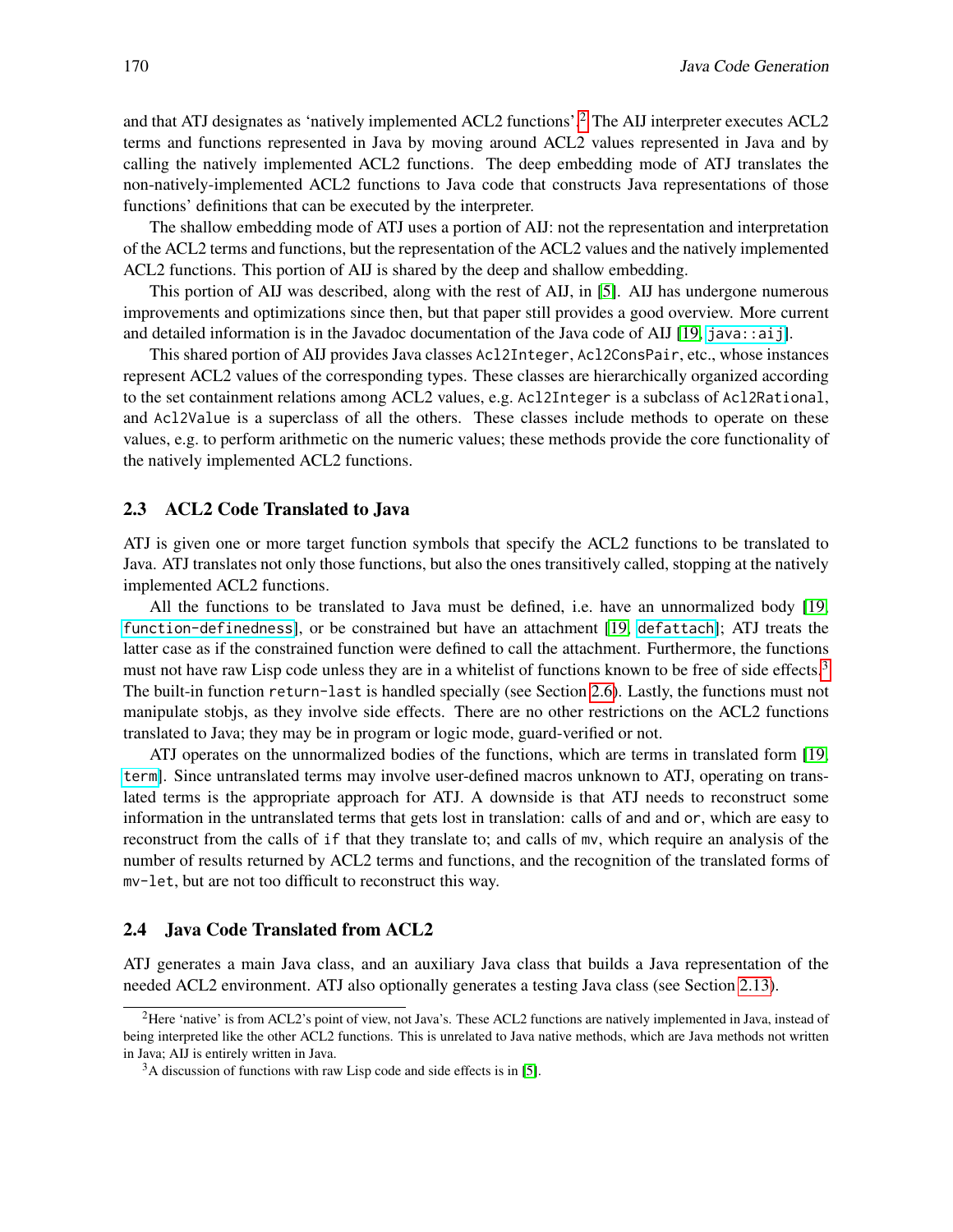In the deep embedding mode, the auxiliary Java class builds a representation of the ACL2 packages and functions. The main Java class provides a wrapper to call the interpreter on those functions.

In the shallow embedding mode, the auxiliary Java class builds a representation of the ACL2 packages only. The main Java class contains static methods that correspond to the ACL2 functions. These methods are organized into nested classes, one for each ACL2 package. For instance, functions f and g in package (i.e. whose symbol-package-name is) "P" and f in package "Q" are rendered as follows:

```
public class ... { // main class
    public static class P { // nested class for "P"
        public static \ldots f(\ldots) { \ldots } // method for f in "P"
        public static ... g(...) { ... } // method for g in "P"
        ... // methods for other functions in "P"
    }
    public static class Q { // nested class for "Q"
        public static \dots f(\dots) { \dots } // method for f in "Q"
        ... // methods for other functions in "Q"
    }
    ... // nested classes for other packages
}
```
This organization matches the ACL2 package structure and the use of package prefixes in ACL2. In class P, methods f and g can designate each other by their simple names, just like the functions f and g can be designated without package prefix within package "P". In class Q, method f must use the qualified names P.f and P.g to designate those methods in class P, just like the functions p::f and p::g must be designated with that package prefix within package "Q".

However, if package "Q" imports symbol g from package "P", in ACL2 that symbol can be designated as just g, without package prefix, within package "Q" as well. The Java code generated by ATJ mimics this situation by generating an additional method g in class Q that acts as a "synonym" of P.g within class  $Q$ , by calling P, g and returning the result:<sup>[4](#page-3-0)</sup>

```
public class ... { // main class
    ... // nested class P as above
    public static class Q { // nested class for "Q"
        public static \dots f(\dots) { \dots } // method for f in "Q"
        public static \ldots g(\ldots) { return P.g(\ldots); } // synonym of P.g
        ... // methods for other functions in "Q"
    }
    ... // nested classes for other packages
}
```
This way, method f in class Q can use the simple name g to designate (the synonym of) P.g.

ACL2 package, function, and variable names may use ASCII characters that cannot be used in Java identifiers. ATJ uses a fairly elaborate way to translate ACL2 names to Java names that are valid identifiers, free of conflicts, and relatively idiomatic. For instance, an ACL2 package name "JAVA-VM" is translated to a Java class name JAVA\_VM, while an ACL2 function or variable square-root, whose symbol-name is "SQUARE-ROOT", is translated to a Java method or variable name square\_root.<sup>[5](#page-3-1)</sup>

ATJ represents the generated Java code via an abstract syntax of (a sufficient subset of) Java, defined via algebraic fixtypes [\[19,](#page-16-9) [fty](http://acl2.org/manual?topic=ACL2____FTY)]. The Java files are generated via a pretty-printer, which minimizes parentheses in expressions by considering the relative precedence of the Java expression constructs.

<span id="page-3-1"></span><span id="page-3-0"></span> $4A$  JIT compiler in the JVM may inline calls of Q.g.

<sup>5</sup>For these two examples, the names JavaVM and squareRoot would be even more idiomatic in Java, but they would require an even more elaborate name translation, which is future work.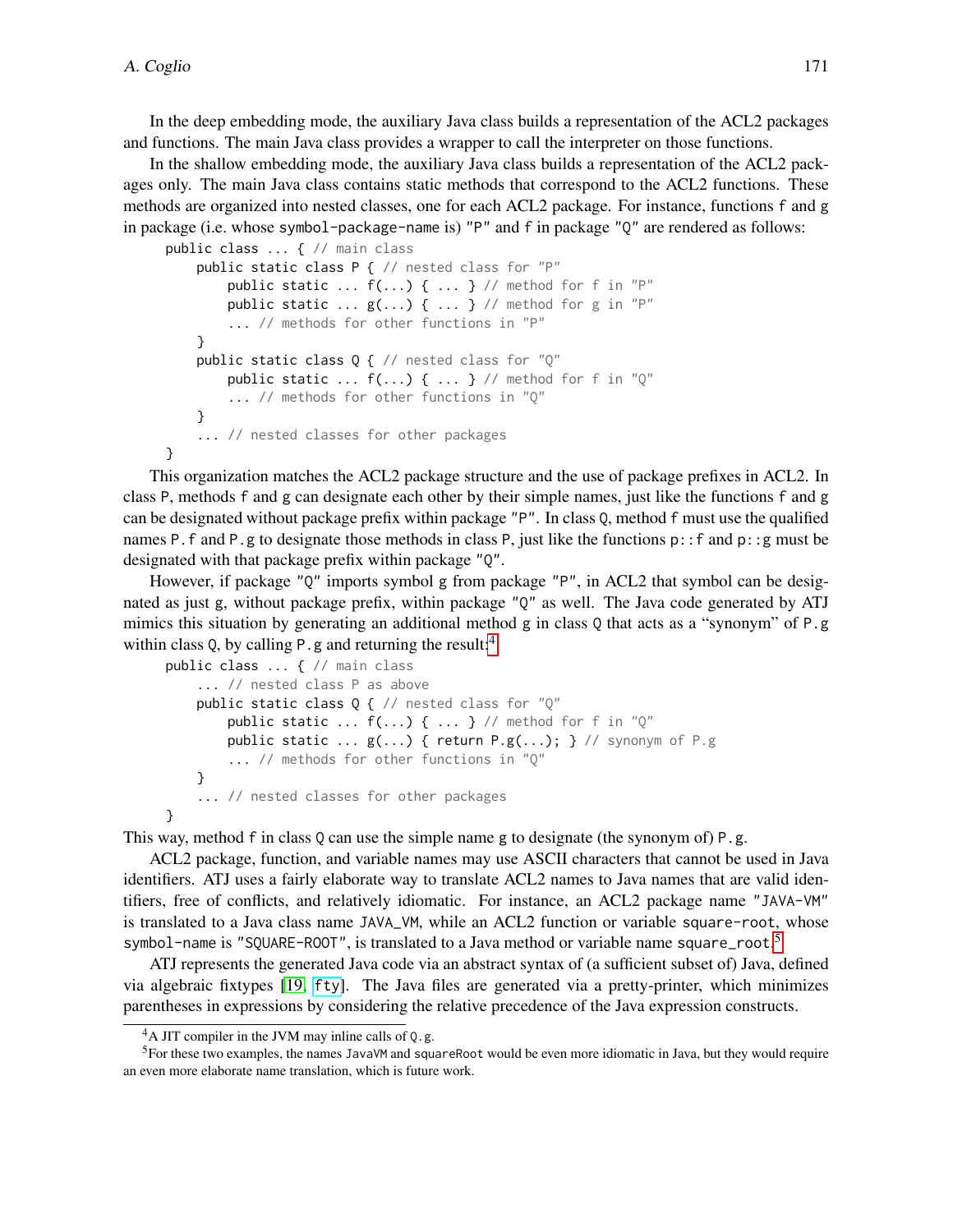#### 2.5 Architecture of the Translation

The end-to-end translation from ACL2 to Java is realized via a sequence of phases:

- 1. A pre-translation phase, consisting of several ACL2-to-ACL2 transformation steps.
- 2. A proper translation phase, consisting of a single ACL2-to-Java transformation step.
- 3. A post-translation phase, consisting of several Java-to-Java transformation steps.

This architecture reduces the overall complexity, by decomposing it into more manageable pieces. In particular, this simplifies the proper translation step, which crosses the chasm between two very different languages like ACL2 and Java: the pre-translation steps move the ACL2 code towards Java, and the posttranslation steps move the still somewhat "ACL2-like" Java code resulting from the translation towards more efficient and idiomatic Java.

The pre-translation steps simplify the ACL2 code according to certain criteria (see Section [2.6\)](#page-4-0), reconstruct some information lost in ACL2's term translation (see Section [2.3\)](#page-2-2), annotate the ACL2 code with type information (see Section [2.8](#page-5-0) and Section [2.9\)](#page-7-0) and variable reuse information (see Section [2.10\)](#page-8-0), and ensure that the ACL2 code satisfies certain conditions (see Section [2.12\)](#page-11-0) that are part of ATJ's input validation but require a deeper analysis than possible during ATJ's initial input processing.

The post-translation steps make the Java code more readable and efficient (see Section [2.11\)](#page-10-0). In particular, they perform tail recursion elimination, i.e. they turn tail recursions into loops.

All of the above mainly applies to the shallow embedding mode of ATJ. In the deep embedding mode, there are only a few pre-translation steps to simplify the code, there are no post-translation steps, and the proper translation step is fairly simple.

#### <span id="page-4-0"></span>2.6 ACL2 Code Simplification

A pre-translation step turns mbe terms into their :exec or :logic parts, and mbt terms into t or their arguments, based on whether guards are assumed or not (see Section [2.1\)](#page-1-2). This is the only difference between the two sub-modes of the deep embedding mode. In the guard-assuming sub-modes of both deep embedding and shallow embedding modes, this transformation can greatly increase performance.

When mbt terms are replaced with t, the resulting ACL2 code may include if calls with t tests, which another pre-translation step turns into just their second arguments.

Since ATJ only accepts ACL2 code without side effects, a pre-translation step turns prog2\$ and progn\$ terms into their last arguments.

In translated ACL2 terms, mbe, mbt, prog2\$, and progn\$ show up as return-last calls of certain forms. These are the only forms of return-last currently accepted by ATJ.

A pre-translation step removes let bindings whose variables are not used.

Lambda expressions in ACL2 terms are always closed, e.g. the term (let  $((x 0))$  (cons x y)) is ((lambda  $(x, y)$  (cons  $x, y$ )) '0 y) in translated form, where y is added, as both a parameter and an argument, to the term ((lambda (x) (cons x y)) ' $\theta$ ), which would be a more direct translation of the original let term but would have an open lambda expression with free variable y. This closure is beneficial for certain purposes, e.g. it simplifies substitutions in translated terms by making variable capture impossible. However, for ATJ's purposes, these extra variables like y add complications: ATJ would treat the term with the closed lambda expression above as (let  $((x' \theta) (y y))$  (cons x y)), but in doing so it would have to remove from consideration, on the fly, the trivial binding of y to y when translating the term to Java and analyzing variables for reuse (see Section [2.10\)](#page-8-0). Thus, a pretranslation step removes these trivial let bindings, resulting in possibly open lambda expressions, which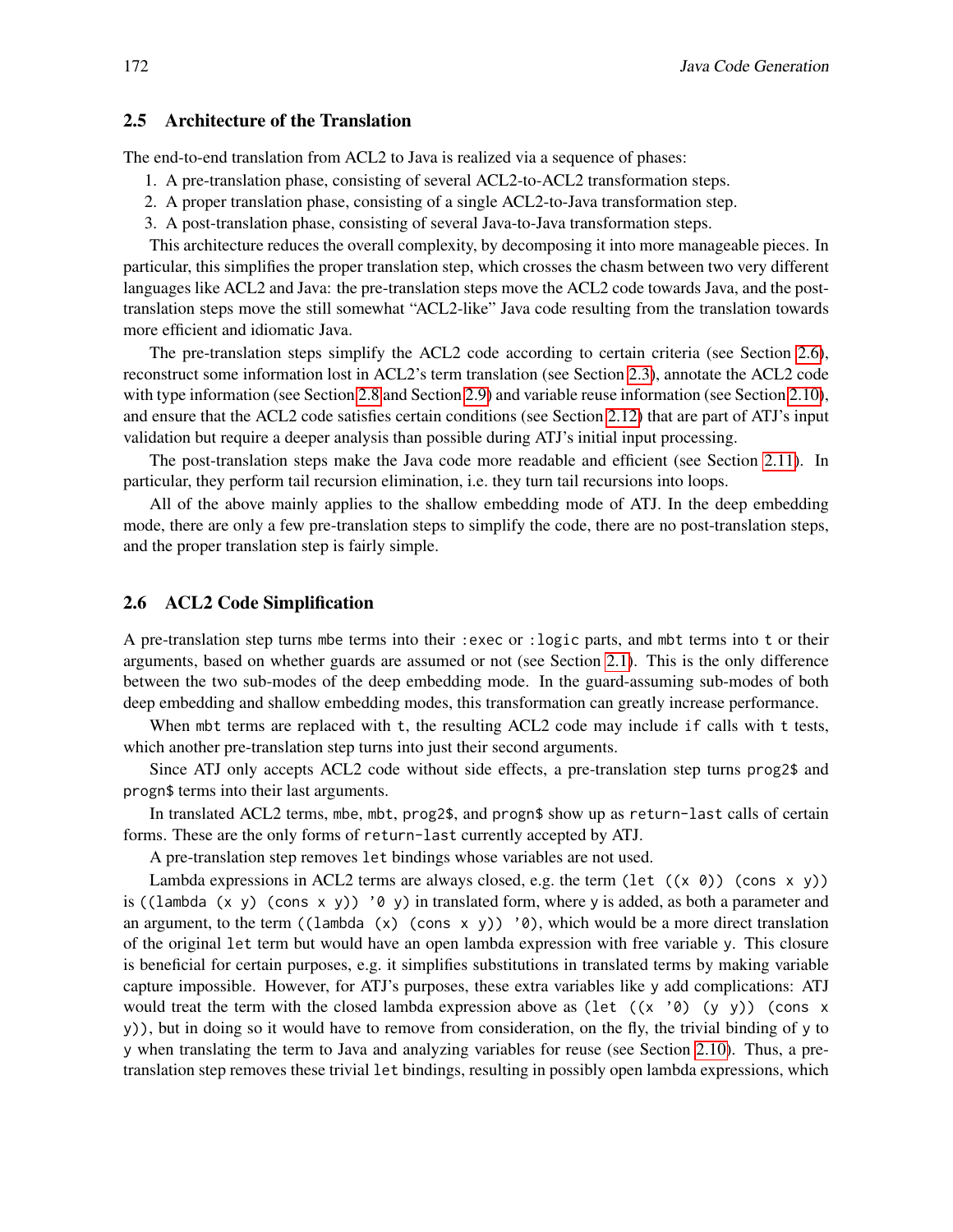are normal in functional languages, and are in fact not present in ACL2 untranslated terms. This makes the translation to Java and the variable reuse analysis simpler.

Some of the above transformations will need to be refined when ATJ is extended to accept ACL2 code with side effects. The guard satisfaction of mbe and mbt amounts to logical equality, which is not the same as evaluation equality in the presence of side effects. The non-last arguments of prog2\$ and progn\$, and the unused let bindings, may have side effects that should be preserved in Java.

# <span id="page-5-1"></span>2.7 Untyped Translation

Consider the following ACL2 function:

```
(defun f (x y)
 (declare (xargs :guard (and (acl2-numberp x) (acl2-numberp y))))
 (* x (+ y 3)))
```
In the shallow embedding mode, not assuming guards, the following Java code is generated:

```
public static class ACL2 {
    public static Acl2Value binary_plus(Acl2Value x, Acl2Value y) ...
    public static Acl2Value binary_star(Acl2Value x, Acl2Value y) ...
    public static Acl2Value f(Acl2Value x, Acl2Value y) {
        return binary_star(x, binary_plus(y, M_3)); // (* x (+ y 3))
    }
}
private static final Acl2Integer $N_3 = Acl2Integer.make(3);
```
Method f corresponds to function f, while methods binary\_plus and binary\_star are wrappers for the native implementations of the primitive functions binary-+ and binary- $\star$ . Field  $\Lambda$  3 caches the Acl2Integer object that represents the ACL2 integer 3 (the '\$N' in the name stands for 'number'). Despite the guard of function f, method f and the other methods are essentially "untyped": all their inputs and outputs have the type Acl2Value of all the ACL2 values (see Section [2.2\)](#page-1-3).

In the shallow embedding mode, assuming guards, the following Java code is generated:

```
public static Acl2Number binary_plus(Acl2Number x, Acl2Number y) ...
public static Acl2Number binary_star(Acl2Number x, Acl2Number y) ...
public static Acl2Value f(Acl2Value x, Acl2Value y) {
    return binary_star((Acl2Number) x, binary_plus((Acl2Number) y, $N_3));
}
```
Method f is still untyped, but now there are typed methods binary\_plus and binary\_star. Method f includes casts from Acl2Value to Acl2Number, which looks worse than before on the face of it, but the reason is just that ATJ has (built-in) type information for binary-+ and binary-\* but not for function f; this is easily remedied, as explained next.

### <span id="page-5-0"></span>2.8 Typed Translation

Type information about function f is communicated to ATJ via the following event:

```
(atj-main-function-type f (:anumber :anumber) :anumber)
```
This claims that, under the guard, f has two acl-numberp inputs and one acl2-numberp output. Since f is in logic mode, this claim is attempted to prove as a theorem, which succeeds easily in this case; the type information about f is stored in a table [\[19,](#page-16-9) [table](http://acl2.org/manual?topic=ACL2____TABLE)], which ATJ consults when generating Java code. It is not necessary for f to be guard-verified, even though it is in this case. If f were in program mode,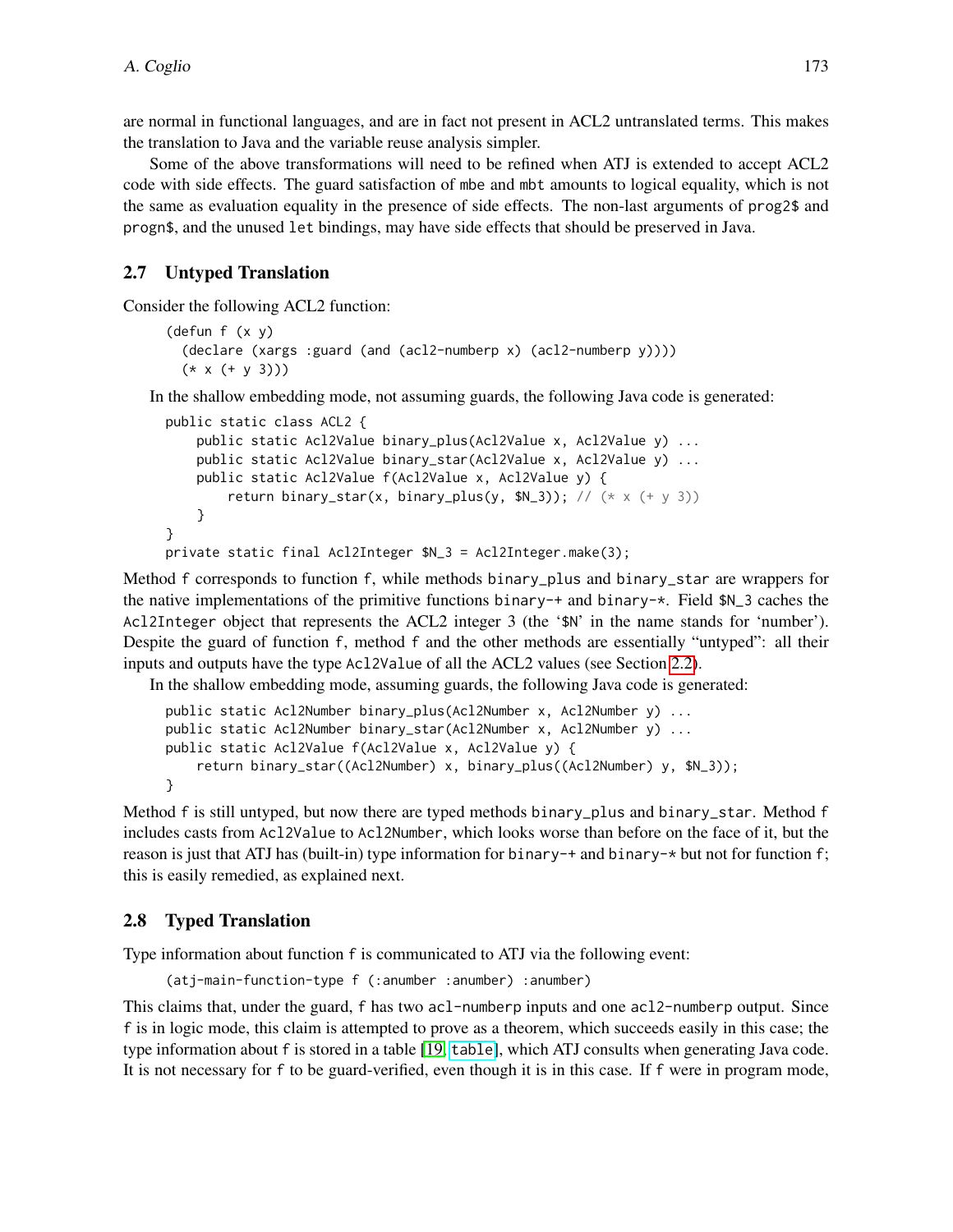the theorem would be skipped, but the type information would be still stored in the table; this should be no more troubling than assuming guard satisfaction in program-mode functions.

With this type information for function f available, ATJ generates the following Java code:

```
... // typed binary_plus and binary_star as before
public static Acl2Number f(Acl2Number x, Acl2Number y) {
    return binary_star(x, binary_plus(y, $N_3)); // no casts
}
```
Method f has stronger types, and the casts are avoided; the code is more readable and efficient.

In general, the macro atj-main-function-type specifies the input and output types of ACL2 functions, where functions returning multiple values [\[19,](#page-16-9) [mv](http://acl2.org/manual?topic=ACL2____MV)] have multiple output types. The types are designated by keywords, such as :anumber for ACL2 numbers, :ainteger for ACL2 integers, :acons for ACL2 cons pairs, : avalue for (all) ACL2 values, and so on; there are also : j... keywords for Java types, discussed in Section [2.12.](#page-11-0) In the macro name, 'type' is singular because it refers to the (higherorder, i.e. arrow) type of the function, and the significance of 'main' is explained in Section [2.9.](#page-7-0) ATJ's built-in type information for binary-+ and binary-\*, mentioned in Section [2.7,](#page-5-1) derives from predefined atj-main-function-type events, for these and other built-in ACL2 functions.

A pre-translation step uses the type information from the atj-main-function-type events for the ACL2 functions translated to Java (defaulting to :avalue when there is no better information), to carry out a type analysis of the ACL2 terms and to augment them with type annotations. The type analysis calculates types for all the ACL2 terms, ensuring compatibility with their surroundings; variables are annotated with their types, and all terms are wrapped with type conversions that either are identities or bridge compatible types. The type of a function's formal parameter is obtained from the atj-main-function-type event (or is :avalue if there is no such event). The type of a term passed as argument to a function must be identical or convertible to the type of the function's corresponding parameter. These are just two examples of this type analysis and annotation process, which also handles quoted constants, let bindings, if calls whose branch types are merged, terms returning multiple values, and additional aspects mentioned in Section [2.9](#page-7-0) and Section [2.12.](#page-11-0)

For the example function f above, in the absence of the atj-main-function-type event, as in Section [2.7,](#page-5-1) the application of this pre-translation step on the body of f yields an annotated (translated) term of the following form (where some package prefixes are omitted for readability):

([AN>AV] (binary-\* ([AV>AN] [AV]x) ([AN>AN] (binary-+ ([AV>AN] [AV]y) ([AI>AN] '3)))))

The type annotations use short designations of types: 'AV' for :avalue, 'AN' for :anumber, and 'AI' for :ainteger. The variables x and y are annotated with their types, by being renamed to a form that includes the type :avalue for both. Since the quoted constant '3 has type :ainteger, but is passed as argument to binary-+ whose corresponding parameter has type :anumber, the quoted constant is wrapped with [AI>AN], which indicates a conversion from : ainteger to : anumber (the '>' in the name conveys the direction). This conversion is always possible, because an ACL2 integer is also an ACL2 number. Similarly, the variable [AV]y is wrapped with [AV>AN], which indicates a conversion from :avalue to :anumber. This conversion is always possible under the guard satisfaction assumption, because binary-\* requires acl2-numberp, even though not all ACL2 values are ACL2 numbers. Since binary-+ returns an ACL2 number and binary-\* takes an ACL2 number, the binary-+ call is wrapped with [AN>AN], which indicates an identity conversion. The wrapping of variable [AV]x is similar to [AV]y. The outermost wrapping is based on the output type :avalue of f and the output type :anumber of binary-\*.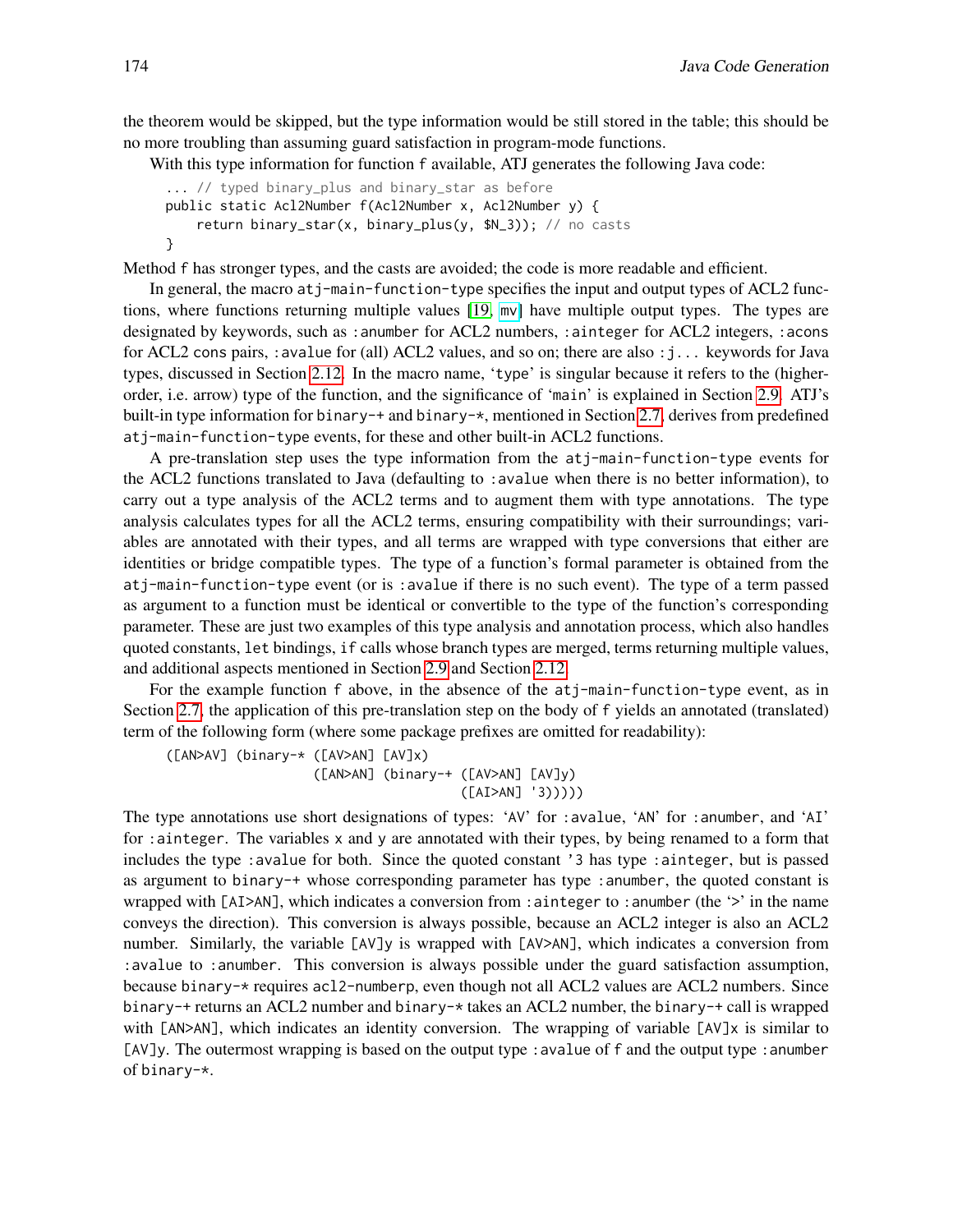The type conversions in the terms above are not real functions. Together with the type annotations for variables, they provide "instructions" to ATJ's proper translation step. The variables' types tell the translation step which types to use for the corresponding Java variables. The type conversions tell the translation step to generate additional code to realize some of the conversions. Identity conversions like [AN>AN] require no additional code. Conversions like [AI>AN] and [AN>AV] require no additional code because Acl2Integer is a subclass of Acl2Number and Acl2Number is a subclass of Acl2Value. Conversions like [AV>AN] require a cast, shown in the Java code in Section [2.7.](#page-5-1)

In the presence of the atj-main-function-type event, the pre-translation step applied to function f yields an annotated term of the following form:

([AN>AN] (binary-\* ([AN>AN] [AN]x) ([AN>AN] (binary-+ ([AN>AN] [AN]y) ([AI>AN] '3)))))

Since the variables have type : anumber, the Java code has no casts, as shown earlier.

Since ACL2 terms may return multiple values, the conversions may involve multiple types to the left and right of the '>'. These multiple types are translated to generated Java classes whose instances hold multiple values. For example, if an ACL2 function returns an integer and a symbol, its return type is a class MV\_Acl2Integer\_Acl2Symbol; only the needed MV\_... classes are generated. ACL2 terms returning multiple values are used in mv-let terms and thus immediately decomposed. This is mimicked in the generated Java code: an mv-let is translated to Java code that assigns the MV\_... class instance to a variable and then immediately assigns its fields to the bound variables. Therefore, the  $MV_$ ... class instances are only briefly needed; they are created once and re-used (according to a singleton pattern) mimicking ACL2's efficient non-allocation of memory for multiple values.

ATJ's type apparatus affords flexible representations of ACL2 values in Java. In particular, ATJ has a type : aboolean for ACL2 booleans, which are symbols in ACL2, for which ATJ has a type : asymbol. ATJ maps :asymbol to the Java class type Acl2Symbol, but maps :aboolean to the Java primitive type boolean. This way, booleans can be used instead of Acl2Symbol instances (with the appropriate atj-main-function-type events), e.g. in conditional tests, making the Java code more efficient and idiomatic. When an ACL2 boolean is used as an ACL2 symbol, ATJ infers a [AB>AY] conversion (where 'AB' designates :aboolean and 'AY' designates :asymbol), which generates Java code to turn true or false into the Acl2Symbol instances for t or nil. Conversely, when an ACL2 symbol that is supposedly a boolean under the guard satisfaction assumption is used as a boolean, the inferred conversion [AY>AB] generates Java code to do the opposite conversion.

Similarly to booleans, ACL2 characters and strings are mapped to the the Java types char and String, and converted to/from the Acl2Character and Acl2String types, which are both subtypes of Acl2Value, as needed (these conversions amount to wrapping and unwrapping). In the future, ACL2 integers could be similarly mapped to the Java type BigInteger and wrapped/unwrapped to/from Acl2Integer as needed. It may be also possible to use the Java primitive integer types byte, short, int, and long for ACL2 integers in suitable ranges; see Section [4.](#page-14-0)

#### <span id="page-7-0"></span>2.9 Overloaded Translation

The example function f above maps ACL2 numbers to ACL2 numbers, but it also maps ACL2 rationals to ACL2 rationals, and ACL2 integers to ACL2 integers. The two latter facts can be claimed, and ensured by proving theorems since f is in logic mode, via the following events:

```
(atj-other-function-type f (:arational :arational) :arational)
(atj-other-function-type f (:ainteger :ainteger) :ainteger)
```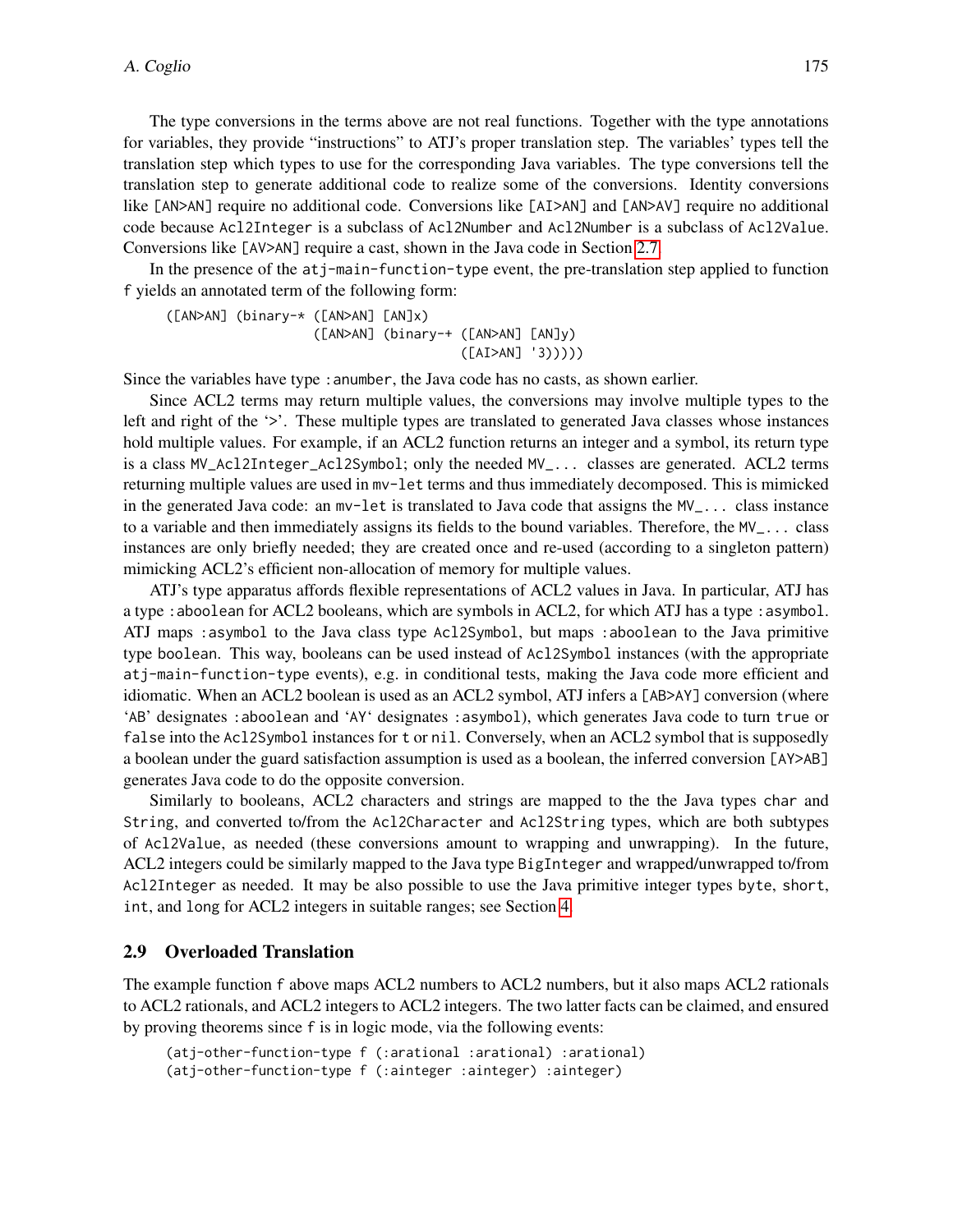In the macro name, 'other' is in relation to 'main' in the macro described in Section [2.8:](#page-5-0) while that is the main type of f, implied by the guard, these are auxiliary types of f, which bear no relation with the guard, and must be narrower (i.e. more specific) than the main type. The auxiliary types are stored in the same table as the main types, and consulted by ATJ when generating Java code.

Since the built-in binary-+ and binary- $\star$  satisfy closure properties similarly to f, there are similar predefined atj-other-function-type events for binary-+ and binary-\*.

For each auxiliary function type, ATJ generates an overloaded method with more specific types than the method generated for the main function type. For binary-+ and binary- $\star$ , ATJ generates more type-specific wrappers of more type-specific native implementations.

The resulting Java code has the following form:

```
public static Acl2Number binary_plus(Acl2Number x, Acl2Number y) ...
public static Acl2Rational binary_plus(Acl2Rational x, Acl2Rational y) ...
public static Acl2Integer binary_plus(Acl2Integer x, Acl2Integer y) ...
public static Acl2Number binary_star(Acl2Number x, Acl2Number y) ...
public static Acl2Rational binary_star(Acl2Rational x, Acl2Rational y) ...
public static Acl2Integer binary_star(Acl2Integer x, Acl2Integer y) ...
public static Acl2Number f(Acl2Number x, Acl2Number y) {
    return binary_star(x, binary_plus(y, $N_3));
}
public static Acl2Rational f(Acl2Rational x, Acl2Rational y) {
   return binary_star(x, binary_plus(y, $N_3));
}
public static Acl2Integer f(Acl2Integer x, Acl2Integer y) {
    return binary_star(x, binary_plus(y, $N_3));
}
```
The bodies of the three f methods look the same, but they call different overloaded binary\_plus and binary\_star methods. Java resolves method overloading by selecting the most specific types.

This 'more specific' relation among Java types is captured via a partial order on ATJ's types, based on their mappings to Java types. The ability of ACL2 functions to have multiple (main and auxiliary) types affects the ATJ pre-translation step described in Section [2.8:](#page-5-0) for each function call, the most specific type is chosen that does not require a down-conversion of the inputs; if there is no such type, the main function type is used, with the appropriate down-conversions. ATJ also ensures that the main and auxiliary input types of each function are closed under greatest lower bounds, to ensure that Java can always find the most specific types.<sup>[6](#page-8-1)</sup>

This ability to generate overloaded methods can improve efficiency. Arithmetic on Acl2Integer is generally more efficient than on Acl2Rational. Computations on Java booleans or characters or strings are generally more efficient than on Acl2Symbol or Acl2Character or Acl2String.

#### <span id="page-8-0"></span>2.10 Translation of Terms to Expressions and Statements

The body of the example function f above is translated to a single Java expression returned by method(s) f. More in general, the proper translation step turns each ACL2 term into (i) a Java expression and

<span id="page-8-1"></span> $6$ The example ACL2 function  $f$  could have additional auxiliary types besides the ones shown above. For instance, it could have one with inputs :ainteger and :arational, and one with inputs :arational and :ainteger. Unless there is a type with inputs : ainteger and : ainteger, which are the greatest lower bound of the other two just mentioned, ATJ stops with an error, prompting the user to add the missing types, because otherwise Java would be unable to select the most specific method when given two Acl2Integer arguments.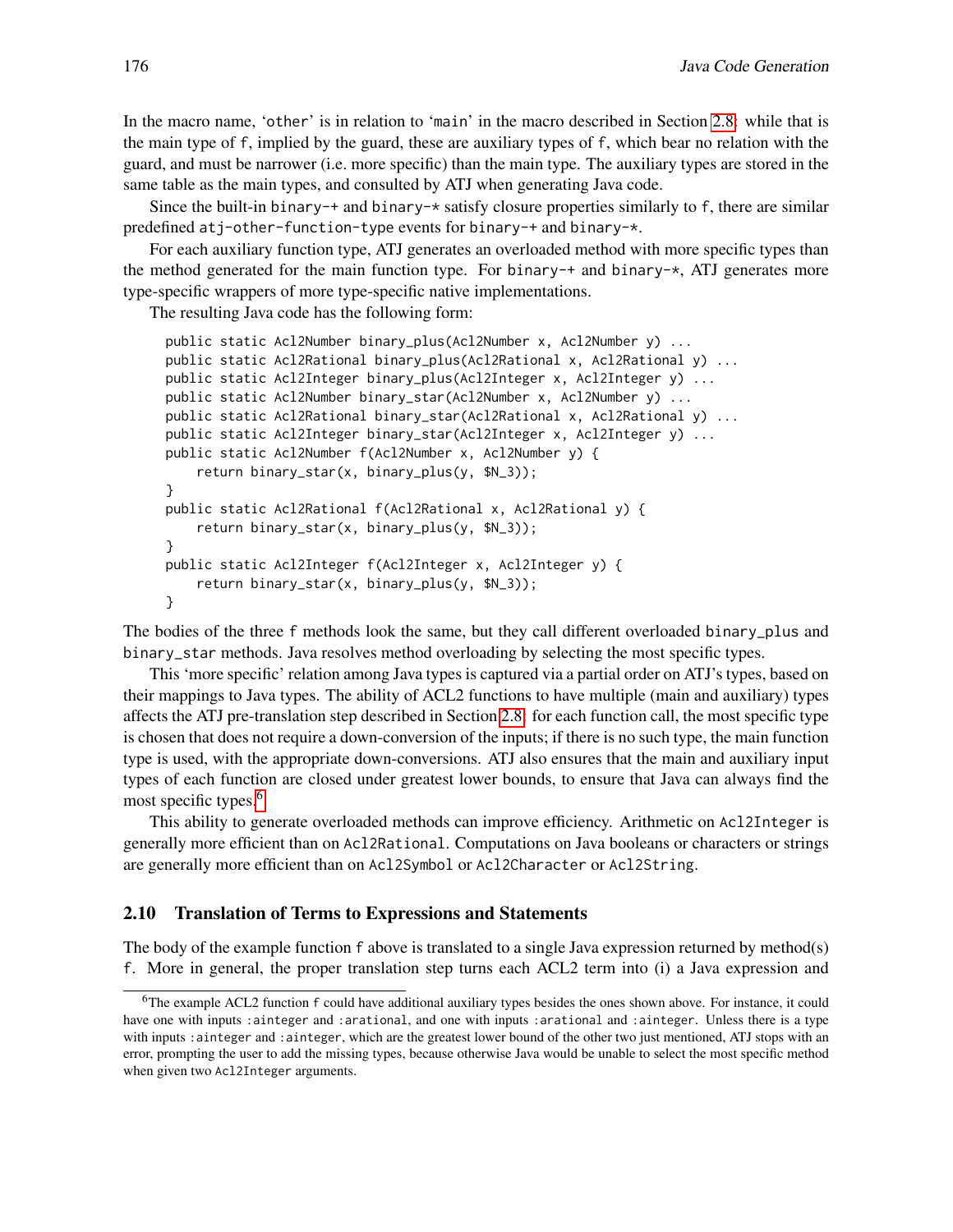(ii) zero or more Java statements, where the statements must be executed before the expression. The statements derive from ACL2 let bindings, which are turned into Java local variable declarations and assignments, and from ACL2 if calls, which are turned into Java conditional statements.

Consider the following ACL2 function:

```
(defun g (x y)
  (let ((z (cons x y)))
    (if (equal x y)
        x
      z)))
```
The proper translation step turns that into the following Java method:

```
public static Acl2Value g(Acl2Value x, Acl2Value y) {
    Acl2ConsPair z = const(x, y); // variable declaration
    Acl2Value $tmp1; // declare IF variable
    if (equal(x, y)) { // check IF test
        $tmp1 = x; // assign IF true result to IF variable
    } else {
        $tmp1 = z; // assign If false result to IF variable
    }
    return $tmp1; // return IF result from IF variable
}
```
Variable z comes from the let. Variable \$tmp1 is internally generated: it is the expression that the if term translates to, along with the Java if statement, whose branches assign (the Java representation of) the value returned by the ACL2 if to \$tmp1. If there were other if terms, additional variables \$tmp2, \$tmp3, etc. would be internally generated, using a counter that is threaded through.

The above example suggests a general recursive translation pattern. To translate a term to an expression and some statements, first its subterms are translated to expressions and statements; then the expressions for the subterms are combined to generate the expression and statements for the term, and the statements for the subterms and term are concatenated in order. This is more complicated for and and or terms, which are turned into && and || expressions, because any statements for the second conjunct or disjunct must not be executed if the first conjunct or disjunct suffices to determine the result: the treatment is somewhat similar to if terms, which are also non-strict.

The treatment of let variables is fairly elaborate. A pre-translation step analyzes them to determine when they can be reused: it marks each variable as either reused or not; this is tricky, because scoping rules differ between ACL2 and Java. This pre-translation step takes place after the one described in Section [2.8,](#page-5-0) which annotates variables with their types, because variables may be reused only if they have the same type. The markings on the variables serve as "instructions" to the proper translation step: if a variable is reused, a Java assignment is generated; otherwise, a Java declaration is generated.

Consider the following ACL2 function:

```
(defun h ()
 (let ((x 1))
   (let ((x (+ x 1)))
     (* 2 x)))
```
Since the first  $x$  is only used in the term to which the second  $x$  is bound, the variable can be reused. The annotated body of this function has the following form, where the lambda expressions have been turned into let terms for readability: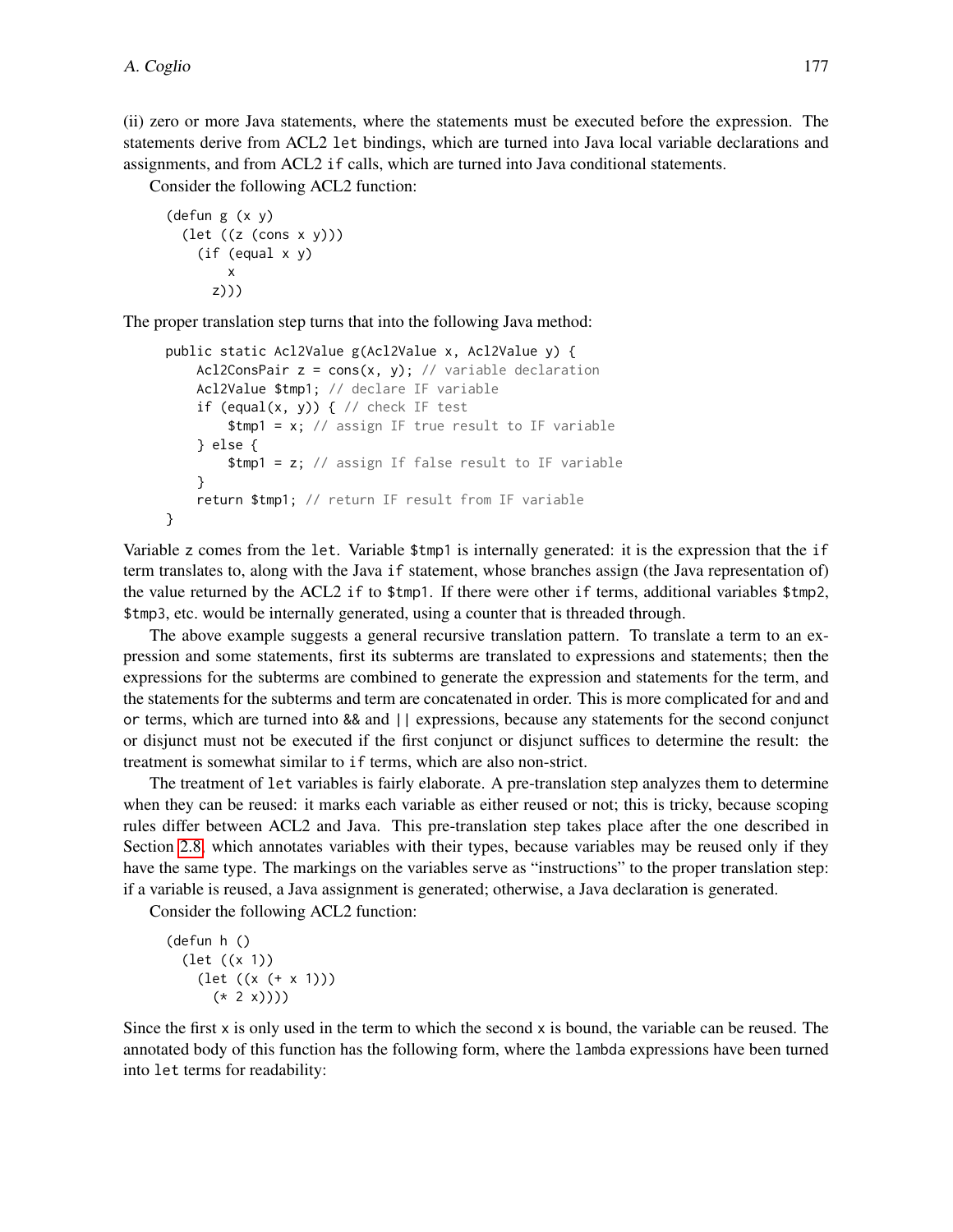```
([AV>AV]
 (let (([AI]x ([AI>AI] '1)))
   ([AV>AV] (let (([AI]x ([AI>AI] (binary-+ ([AI>AI] [AI]x)
                                            ([AI>AI] '1)))))
              ([AI>AV] (binary-* ([AI>AI] '2)
                                 ([AI>AI] [AI]x)))))))
```
The pre-translation step for variable reuse produces the following body, where again the lambda expressions have been turned into let terms for readability:

```
([AV>AV]
 (let (([N][AI]x ([AI>AI] '1)))
   ([AV>AV] (let (([O][AI]x ([AI>AI] (binary-+ ([AI>AI] [N][AI]x)
                                                ([AI>AI] '1)))))
              ([AI>AV] (binary-* ([AI>AI] '2)
                                 ([AI>AI] [O][AI]x)))))))
```
The [N] marking means that the variable is new (i.e. not reused); the [O] marking means that the variable is old (i.e. reused). Thus, the following Java method is generated:

```
public static Acl2Value h() {
    Acl2Integer x = $N_1; // variable declaration
    x = binary_{plus}(x, $N_1); // variable assignment
    return binary_star($N_2, x);
}
```
A subsequent pre-translation step renames apart variables that happen to have the same name (i.e. symbol) in ACL2 but that must be different variables in Java, due to overlapping scopes and inability to reuse (e.g. because the variables have different types). The same pre-translation step also translates ACL2 variable names to Java variable names (see Section [2.4\)](#page-2-3).

### <span id="page-10-0"></span>2.11 Java Code Simplification

The proper translation step is uniform and systematic in order to decrease its complexity, but the resulting Java code may be verbose. The verbosity is reduced via post-translation steps, which simplify the Java code to be more efficient and idiomatic.

For example, as mentioned in Section [2.10,](#page-8-0) if terms engender additional local variables, such as \$tmp1 in method g. This approach is uniform and compositional, but method g could be simplified by folding the return statements into the if branches and avoiding variable \$tmp1 altogether. This is done by a post-translation step, producing the following method for function g in Section [2.10:](#page-8-0)

```
public static Acl2Value g(Acl2Value x, Acl2Value y) {
    Acl2ConsPair z = const(x, y);
    if (equal(x, y)) {
        return x; // return folded here
    } else {
        return z; // return folded here
    }
} // no $tmp1 variable
```
Some post-translation steps turn tail recursions into loops, a well-known compiler optimization known as 'tail recursion elimination'. The main post-translation step that achieves this operates as follows: if a method is tail-recursive (i.e. it calls itself only as its dynamically last action), then its body is surrounded by a while loop with test true, and each recursive call is replaced with a continue preceded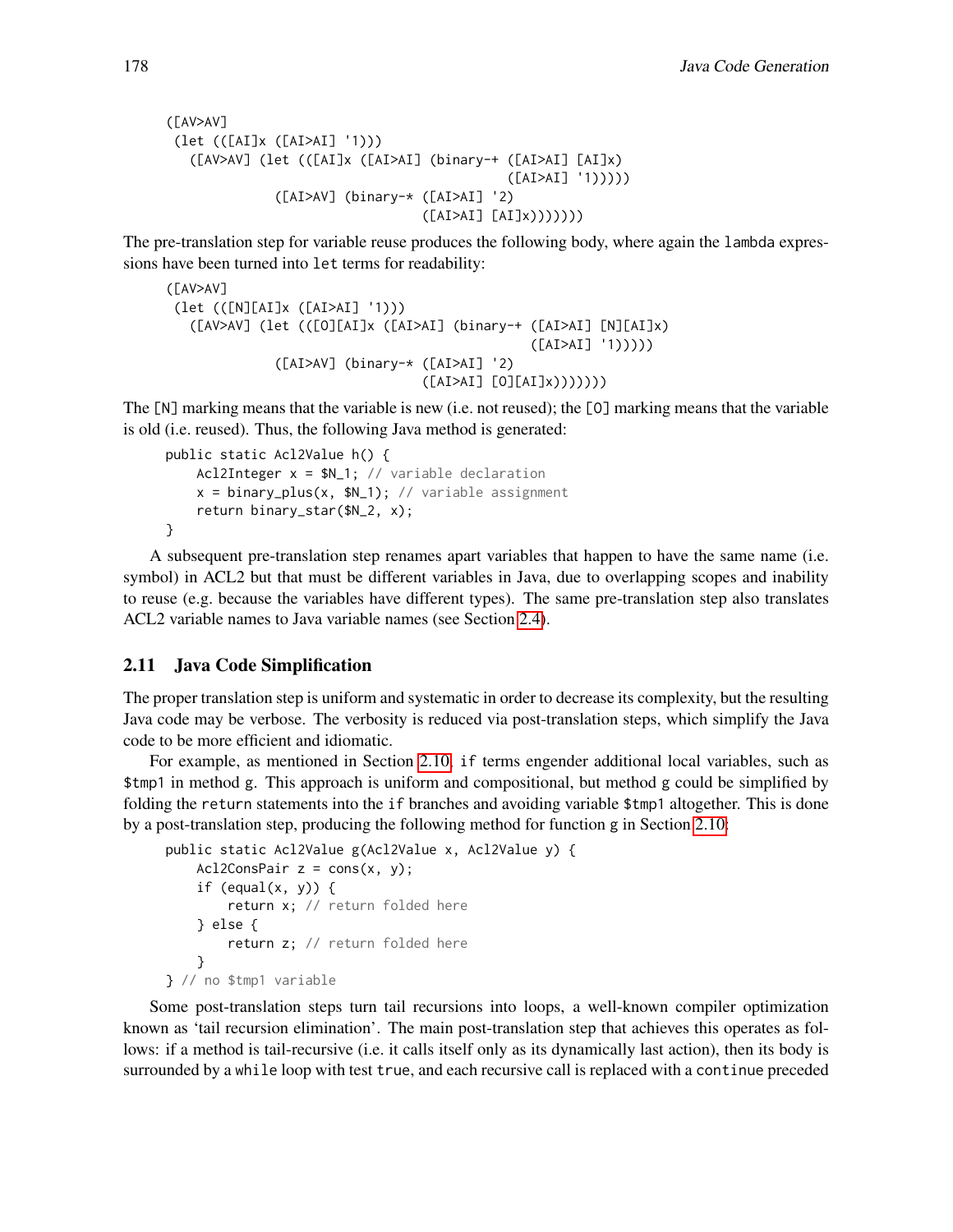by a parallel assignment of the recursive call arguments to the formal parameters of the method.<sup>[7](#page-11-1)</sup> The parallel assignment is realized by sequentializing it according to a topological dependency order when possible, or otherwise by using temporary variables. Two subsequent post-translation steps improve the loop as follows: (i) if the loop body is an if statement of certain forms, the continuation test is lifted from the if to the while, replacing the true test, which is more natural; (ii) any continue not dynamically followed by other code in the loop body is eliminated, as it is useless. For example, consider the following tail-recursive factorial function where r is the accumulator:

```
(defun fact-tail (n r)
 (declare (xargs :guard (and (natp n) (natp r))))
 (if (zp n)
      r
   (fact-tail (1- n) (* n r))))
```
The corresponding Java method is the following:

```
public static Acl2Integer fact_tail(Acl2Integer n, Acl2Integer r) {
    while (!zp(n)) {
        r = binary_{star}(n, r);n = binary_plus($N_minus1, n);
    }
    return r;
}
```
A post-translation step caches and reuses the result of a method with no arguments (generated from a nullary function) whose body is a single return with an expression that does not call any method. Instead of recomputing the same expression at every call, a private static final field is added that is initialized with the expression, and the method is transformed to return that field.

### <span id="page-11-0"></span>2.12 Inverse Shallow Embedding

The preceding subsections describe ATJ features to render ACL2 constructs as Java constructs, according to a shallow embedding of ACL2 in Java. This subsection briefly discusses, via an example, ATJ's ability to recognize certain Java constructs shallowly embedded in ACL2, where the embedding thus goes the other way, and to translate them to those Java constructs. This approach started in ATJ, but was more fully developed in ATC.

Consider the following ACL2 function and event:

```
(defun i (x y)
 (declare (xargs :guard (and (int-valuep x) (int-valuep y))))
 (int-add (int-mul (int-value 2) x)
          (int-mul y y))(atj-main-function-type i (:jint :jint) :jint)
```
Function int-valuep represents Java int values; function int-value represents Java int literals; functions int-add and int-mul represent the Java int addition and multiplication operations. These are part of an ACL2 model of the Java primitive types and operations that is known to ATJ, and used to generate the following Java method:

```
public static int i(int x, int y) {
    return 2 \times x + y \times y;
}
```
<span id="page-11-1"></span> $7$ The loop is equivalent to the tail recursion. The parallel assignment and the continue are equivalent to performing the recursive call. The loop is exited via return like the recursion, so the true loop test does not make the loop infinite.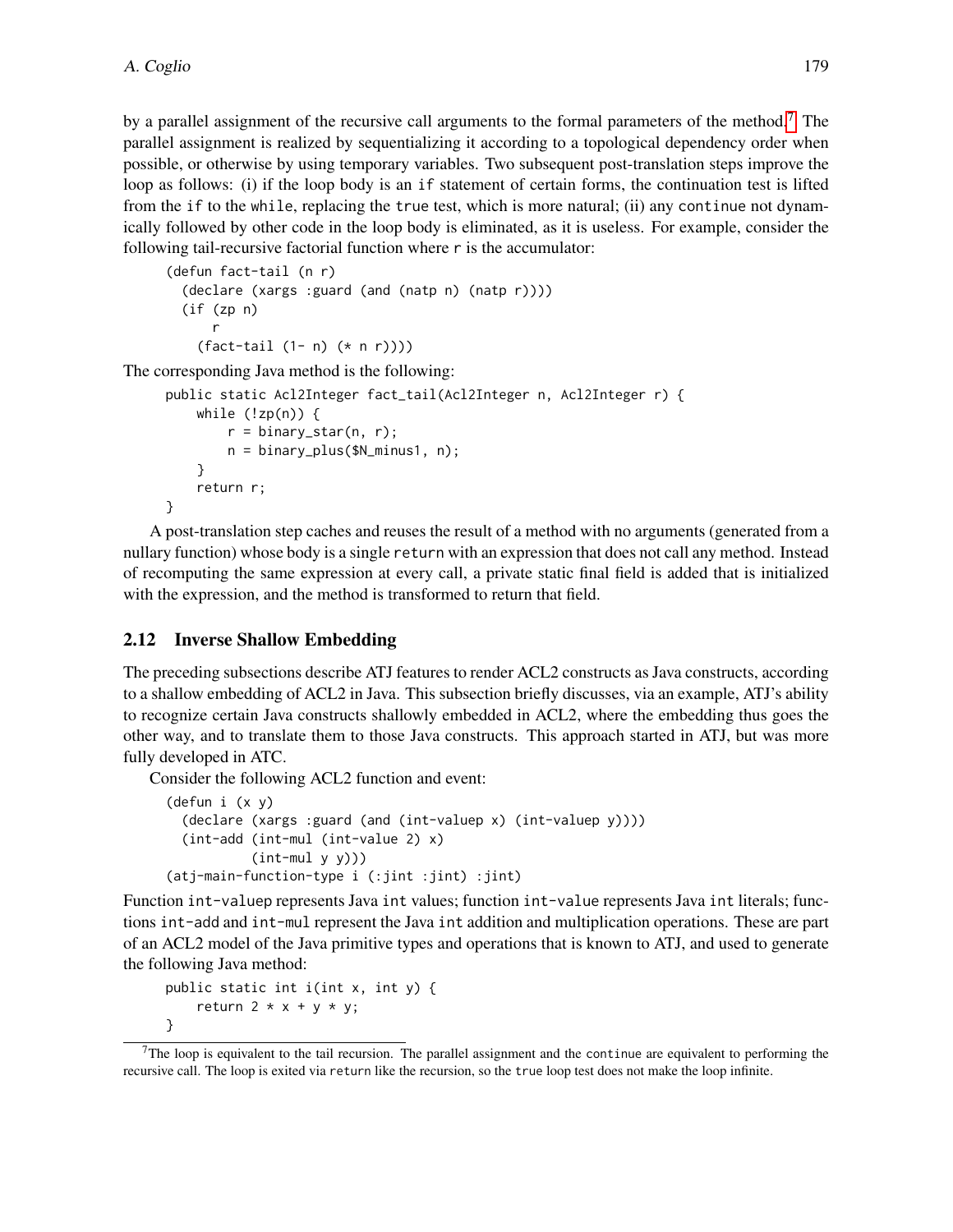The correspondence between the ACL2 code and the Java code is clear. The int types of the method are derived from the atj-main-function-type event, where :jint represents the Java int type; other possibilities (for different functions) are : jbyte, : jshort, etc. The ACL2 code above looks like "Java written in ACL2", i.e. it is Java shallowly embedded in ACL2. Since this is not idiomatic ACL2 code, APT transformations may be used to produce it from more idiomatic ACL2 code; some APT transformations tailored to ATJ have been and are being developed at Kestrel.

Similarly, an ACL2 model of Java primitive arrays and operations on them is used to generate Java code that manipulates primitive arrays. The model includes functions like int-arrayp to recognize arrays of int values, int-array-read to read from them, and int-array-write to write to them. A pre-translation step performs an analysis on the Java arrays to ensure that they are treated in a singlethreaded way so that they can be destructively updated in the generated Java code. The analysis is similar to ACL2's stobjs, but involves additional complications: array names are local to functions/methods, and must be suitably mapped across calls, while stobj names are global; methods can create new arrays, while stobis are statically defined. To specify how arrays are modified by functions/methods, and to distinguish them from arrays created afresh, array types used in atj-main-function-type outputs, such as :jbyte[], are augmented with names of array parameters indicating which output array is which possibly modified input array.

This ability to generate Java code that manipulates Java data types represented in ACL2 is integrated with the ability to generate Java code that manipulates Java representations of ACL2 data types. ATJ recognizes ACL2 conversion functions between the models of the Java data types and the "regular" ACL2 data types, and generates appropriate Java conversion code.

A somewhat experimental option recently added to ATJ triggers a new pre-translation step to ensure that the ACL2 code only uses the models of the Java data types, so that the generated Java code only traffics in Java primitive values and arrays (i.e. not Acl2Integer etc.). This obviates the need for generating the auxiliary class described in Section [2.4,](#page-2-3) because if the Java code does not use Acl2Symbol, there is no need to create Java definitions of ACL2 packages; it also obviates the need for generating some code in the main class, such as fields like \$N\_3 shown earlier. With this option, ATJ works much more like ATC: this option should evolve into a third main operation mode of ATJ, based on the shallow embedding of Java in ACL2, next to the modes based on the shallow and deep embedding of ACL2 in Java. However, so far ATJ is still primarily based on the latter two modes.

#### <span id="page-12-0"></span>2.13 Test Generation

In both the deep and shallow embedding modes, ATJ provides a facility to generate additional Java code to run tests on the Java code generated from the target functions.

Each test is specified by a name and a ground call of one of the target functions supplied to ATJ. For the example function f in Section [2.7,](#page-5-1) an example test ground call is (f 2 1).

If tests are specified, ATJ generates an additional test class to run the tests. For each test, ATJ uses the ACL2 evaluator to calculate the result of the call (e.g. 8 for the example above), and generates Java code, in the test class, to (i) build the input values, (ii) call the Java counterpart of the ACL2 function on them, (iii) compare the result with the one from the ACL2 evaluator, and (iv) print whether the test passes or fails on the screen, along with the name of the test. Note that the result of the test does not have to be specified by the user.

This test class has a main method, so it can be run as a Java application to execute all the tests in the manner explained above. If a positive integer argument is passed to this Java application, the test code runs each test for the specified number of times, collecting the execution times for each run and printing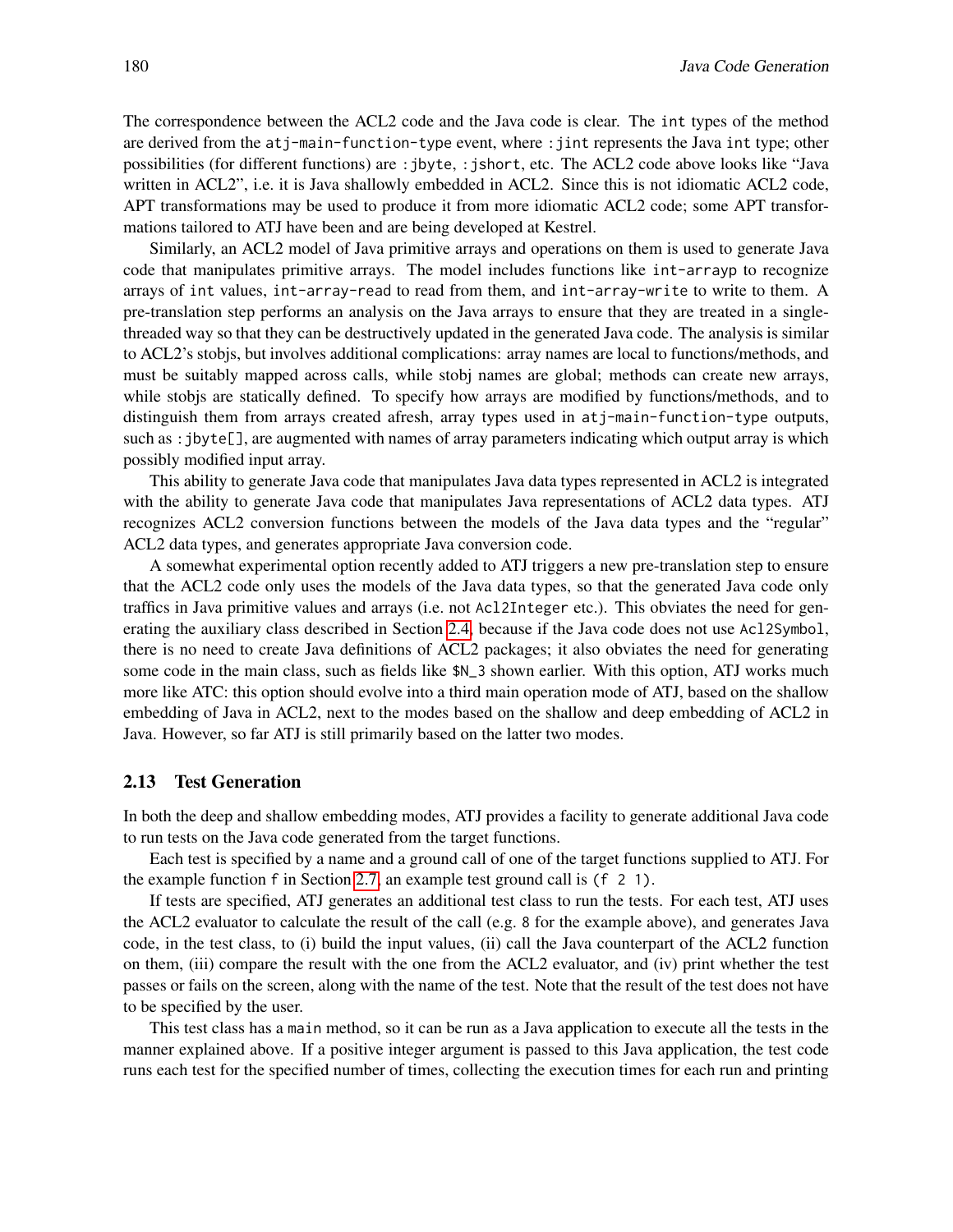maximum, minimum, and average times on the screen. If a second positive integer argument is passed to this Java application, it specifies the number of times to run the ground call for each time measurement; this is useful when the calls are fast, to measure larger and less noisy times.

Since ATJ does not generate correctness proofs yet, this testing facility is valuable to increase confidence in the code. It is also useful to measure the performance of the generated code.

# <span id="page-13-0"></span>3 Performance of the Generated Code

Performance has been tested on a verified ABNF grammar parser [\[4\]](#page-16-12) [\[19,](#page-16-9) [abnf::abnf](http://acl2.org/manual?topic=ABNF____ABNF)]. The parser takes as input a list of natural numbers, checks whether they are ASCII codes that form a grammar in the ABNF notation, and returns as output a concrete syntax tree for the parsed grammar (if parsing succeeds; otherwise it returns nil). The grammars used in the tests either are taken from Internet standards or are transcriptions in ABNF of existing grammars written in other notations.

The results are reported in Table [1.](#page-13-1) The first column describes the input grammars. The other three columns show minimum, maximum, and average running times for the ACL2 code of the parser, with the default guard checking setting,<sup>[8](#page-13-2)</sup> and for the Java code generated by ATJ in the shallow and deep embedding modes, both assuming guards.

| Input                  | ACL2  |       |       | [shallow]<br><b>Java</b> |       |       | [deep]<br>Java |         |         |
|------------------------|-------|-------|-------|--------------------------|-------|-------|----------------|---------|---------|
|                        | min   | avg   | max   | min                      | avg   | max   | min            | avg     | max     |
| ABNF core rules        | 0.030 | 0.033 | 0.047 | 0.078                    | 0.127 | 0.261 | 7.145          | 7.522   | 8.405   |
| ABNF grammar           | 0.031 | 0.033 | 0.035 | 0.111                    | 0.120 | 0.143 | 7.540          | 7.704   | 8.132   |
| HTTP grammar           | 0.048 | 0.054 | 0.071 | 0.188                    | 0.200 | 0.250 | 11.743         | 11.981  | 12.435  |
| <b>IMAP</b> grammar    | 0.292 | 0.337 | 0.364 | 0.888                    | 1.032 | 1.223 | 71.384         | 72.103  | 72.837  |
| IMF grammar            | 0.122 | 0.137 | 0.159 | 0.465                    | 0.492 | 0.589 | 29.961         | 30.466  | 30.971  |
| Java lexical grammar   | 0.158 | 0.172 | 0.189 | 0.497                    | 0.540 | 0.594 | 36.849         | 37.238  | 40.028  |
| Java syntactic grammar | 0.490 | 0.509 | 0.550 | 1.546                    | 1.654 | 1.863 | 113.858        | 116.990 | 120.384 |
| JSON grammar           | 0.027 | 0.032 | 0.048 | 0.114                    | 0.124 | 0.147 | 7.094          | 7.248   | 7.655   |
| SMTP grammar           | 0.128 | 0.143 | 0.165 | 0.418                    | 0.436 | 0.466 | 30.259         | 30.571  | 31.264  |
| URI grammar            | 0.040 | 0.044 | 0.063 | 0.155                    | 0.163 | 0.174 | 10.236         | 10.518  | 11.003  |
| Yul grammar            | 0.123 | 0.138 | 0.156 | 0.420                    | 0.438 | 0.465 | 32.925         | 34.664  | 37.049  |

<span id="page-13-1"></span>Table 1: Time measurements for the ABNF parser.

For the Java code generated in shallow embedding mode, a handful of atj-main-function-type events are used, with more specific :a... types than :avalue, for certain lower-level functions in the parser. All the other functions in the parser have the default : avalue type for inputs and outputs; no other (more specific) type can be used for them, among the types currently supported by ATJ. In other words, the Java types used in the Java code of the parser are as specific as they can currently be. The ACL2 code of the parser does not use the models of Java primitive values or arrays (see Section [2.12\)](#page-11-0), i.e. there are no :j... types in the atj-main-function-type events; the inverse shallow embedding plays no role here. The details are in the Community Books [\[20,](#page-16-13) [books/kestrel/java/atj/tests/abnf.lisp](https://github.com/acl2/acl2/tree/master/books/kestrel/java/atj/tests/abnf.lisp)].

Each time in the table refers to 100 repeated calls of the parser on the same input, to have larger and less noisy time measurements. Minimum, maximum, and average times are calculated over 10 runs (each run consisting of the 100 calls just explained).

<span id="page-13-2"></span><sup>&</sup>lt;sup>8</sup>Namely, that only the guard of the top-level call of the parser is checked, and none of the guards of the directly or indirectly called functions are checked. The parser is all guard-verified.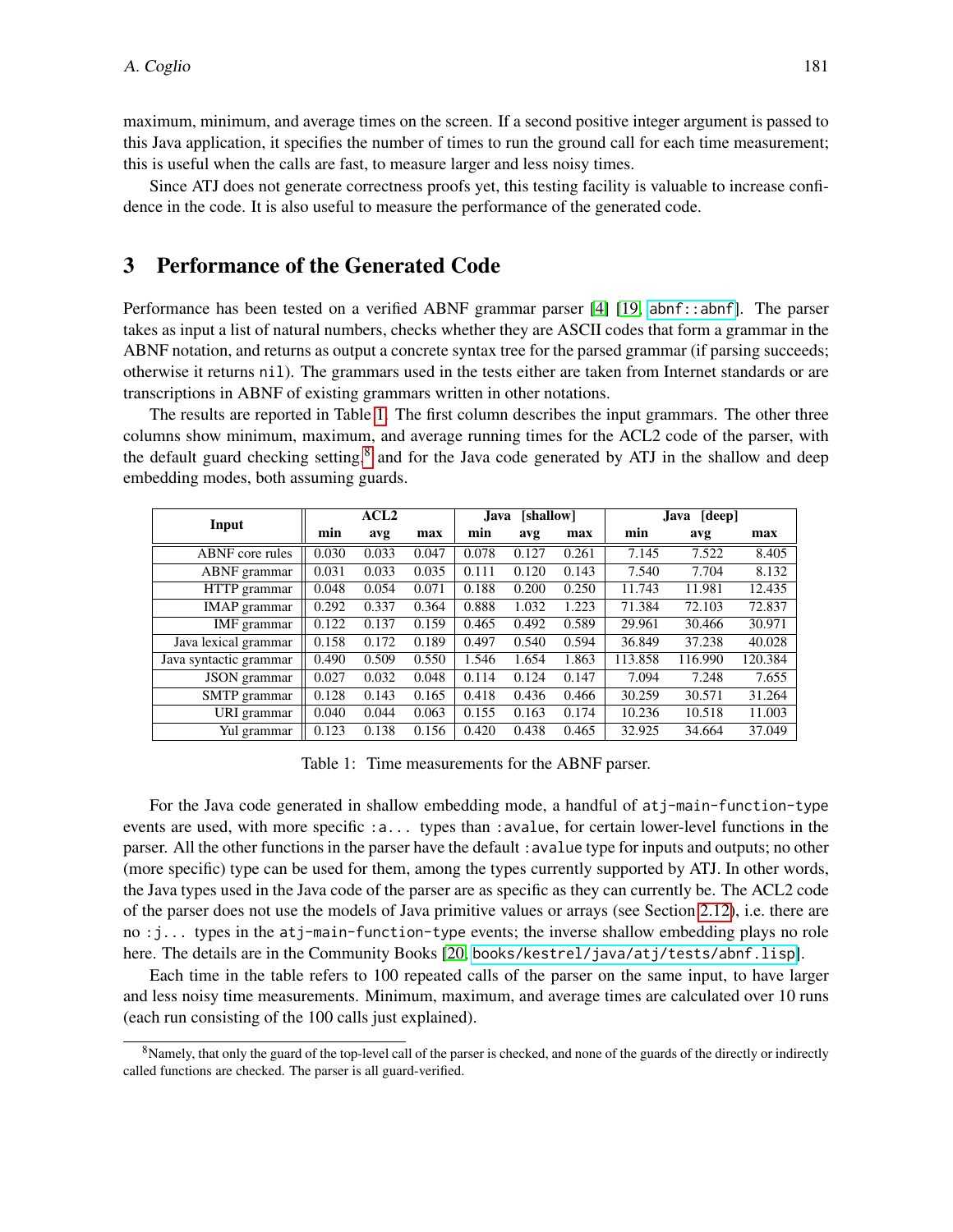Looking at the average times, the Java code generated in shallow embedding mode is about 3–4 times slower than the ACL2 code. This is not insignificant, but suggests that the Java code is somewhat competitive with the ACL2 code. On the other hand, the Java code generated in deep embedding mode is about 60–80 times slower than the Java code generated in shallow embedding mode. This supports the claim that the shallow embedding mode produces much more efficient Java code than the deep embedding mode. It also suggests that the Java code generated in deep embedding mode is not particularly competitive with the ACL2 code, or with the Java code generated in shallow embedding mode.

It is not surprising that the Java code generated in shallow embedding mode is slower than the ACL2 code, because the Java code is engineered to mimic the ACL2 code, but the ACL2 code can take advantage of certain efficiencies that are not available to the Java code. A major instance of this is arithmetic: ACL2 has unbounded integers, which the underlying Lisp operates on very efficiently, possibly via one machine instruction per operation when they are sufficiently small; the Java code mimics ACL2 unbounded integers via the BigInteger class, which is much less efficient than one machine instruction per operation, no matter how small the integers. In Java, arithmetic efficiency comparable to Lisp can be achieved via primitive types like int: currently, these can be generated by ATJ only using the ACL2 models of the Java primitive values, which requires transforming the parser's ACL2 code. Future versions of ATJ may be able to generate Java code with primitive types from ACL2 integers that are known to be sufficiently small (see Section [4\)](#page-14-0); this may reduce the performance gap with the ACL2 code.

The large disparity between deep and shallow embedding modes is due to the interpretation overhead in the former compared to the latter. A variable access in the interpreter is an array access (variables are stored in arrays, and internally identified by indices), compared to just referencing a variable. Each function call in the interpreter first checks whether the function is ACL2's if or or,<sup>[9](#page-14-1)</sup> which require nonstrict treatment, compared to just calling a method. Each function call in the interpreter creates an array of the argument values, compared to just passing them to the method. These and other overheads add up.

All the time measurements were taken on a MacBook Pro (16-inch, 2019) with 2.4 GHz 8-Core Intel Core i9 and 64 GB 2667 MHz DDR4, running macOS Big Sur Version 10.13.6. The ACL2 times were measured with GitHub commit e9e633f669ab49170c47538e400c6d30158ce5fb running on Steel Bank Common Lisp (SBCL) Version 2.1.6. The Java times were measured with the Java code generated by the version of ATJ in the same GitHub commit, running on OpenJDK 15 2020-09-15 (build 15+36).

### <span id="page-14-0"></span>4 Future Work

Ideally, ATJ would automatically translate idiomatic and efficient ACL2 code to idiomatic and efficient Java code. While this may be impossible to achieve in full due to the inherent differences between the two languages, it is a good goal to move towards; from ATJ's current status, some movement in that direction should be achievable. An approach worth exploring is the introduction of additional :a... types for ACL2 values that could be mapped to Java primitive and array types. ATJ already does that for booleans, characters, and strings; if this could be done for suitable subsets of the integers, arithmetic could be much more efficient (cf. discussion in Section [3\)](#page-13-0). This applies to the shallow embedding of ACL2 in Java; it is independent from ATJ's capability to translate ACL2 models of Java primitive values and arrays to idiomatic Java, which requires the ACL2 code to be in a specific form.

The latter capability should be further developed into a new mode of operation of ATJ, instead of being an add-on to the current shallow embedding mode, which is primarily based on the shallow embedding of ACL2 in Java. This new mode could work very similarly to C code generation in ATC,

<span id="page-14-1"></span> $9$ Although or is a macro that expands (or a b) to (if a a b), AIJ represents it as a function internally to evaluate a once.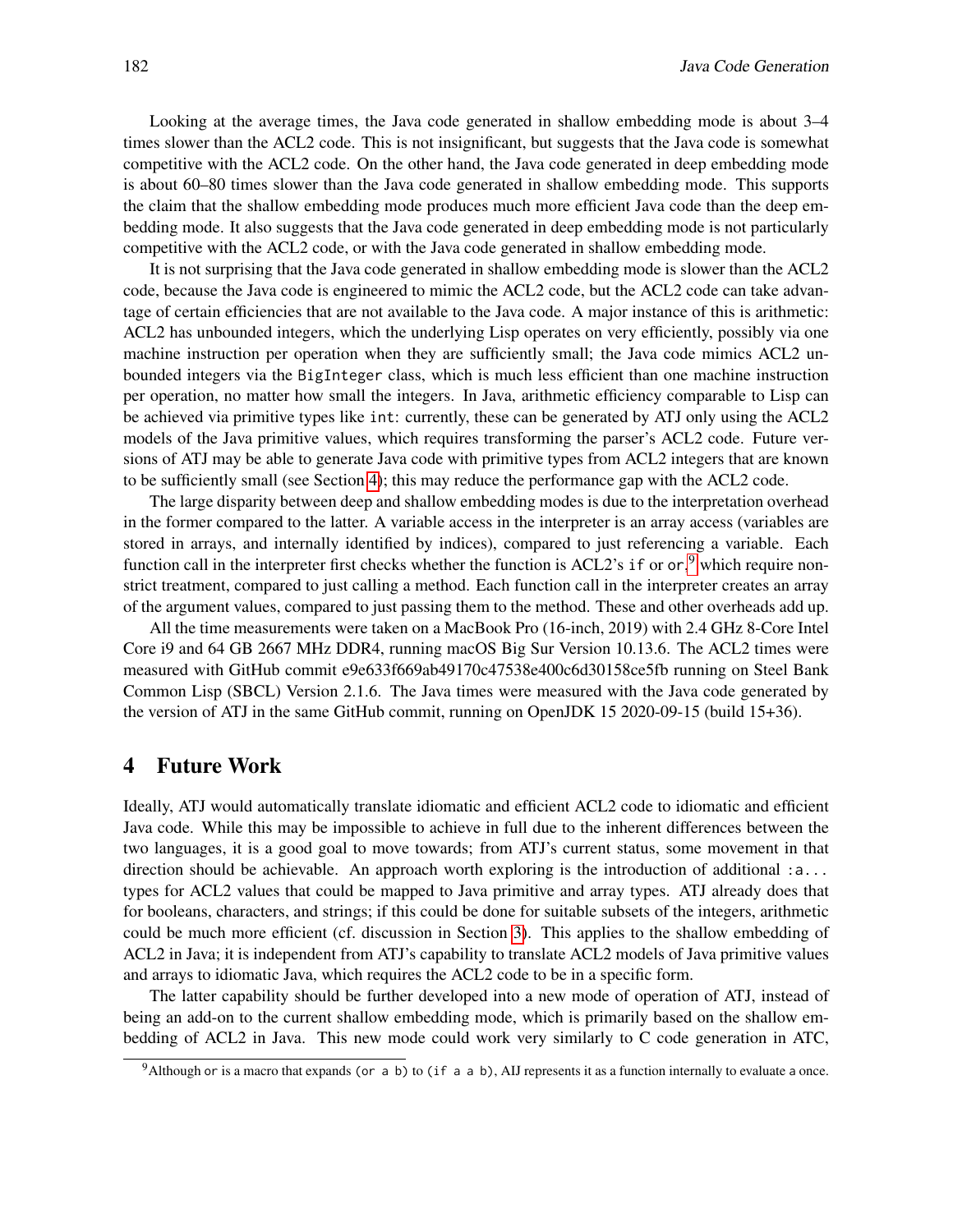according to a more comprehensive shallow embedding of Java in ACL2. Both shallow embedding modes are useful, in different ways: one puts fewer restrictions on the ACL2 code, at the cost of producing less idiomatic and efficient Java code; the other can produce more idiomatic and efficient Java code, at the cost of having to transform the ACL2 code into a restricted form.

ATJ should be extended to accept ACL2 code with side effects and translate it to Java code that mimics those side effects. Since ATJ does not have access to the raw Lisp code that realizes the side effects, support for side effects can be added case by case, by extending AIJ (see Section [2.2\)](#page-1-3) with Java implementations of ACL2 functions with side effects. The side effects related to stobjs could be handled in a more uniform way, adding general support for stobjs.

ATJ should be extended to generate proofs of correctness of the generated Java code with respect to the ACL2 code. Each of ATJ's pre-translation steps, proper translation step, and post-translation steps could generate a proof of its own correctness, obtaining an end-to-end proof by composing the proofs for all the steps. ATJ translates to Java not only logic-mode ACL2 functions, but also program-mode ones, and possibly also ones with side effects in the future. In order to assert, in the ACL2 logic, the correctness of the generated Java code with respect to ACL2 code in program mode and/or with side effects, it is necessary to use a formal evaluation semantics of ACL2 [\[19,](#page-16-9) ac12p1::ac12-programming-language].

Although the Java code generated in deep embedding mode is slow, partial evaluation may make it more efficient. According to the first Futamura projection [\[12\]](#page-16-14), partially evaluating an interpreter with respect to a program amounts to compiling the program to the language that the interpreter is written in. With a partial evaluator for Java, AIJ could be partially evaluated with respect to the ATJ-generated Java representation of the ACL2 code. The partial evaluator for Java could be written in any language, including ACL2: in that case, it could be part of a Java transformation library that ATJ's post-translation steps are a start towards; the partial evaluator could generate proofs of correctness.

# <span id="page-15-0"></span>5 Related Work

ATC [\[6\]](#page-16-10) [\[19,](#page-16-9) [c::atc](http://acl2.org/manual?topic=C____ATC)] is a C code generator for ACL2 entirely based on the concept of inverse shallow embedding that ATJ has pioneered but supports only partially.

Besides ATJ and ATC, the author is not aware of any other code generator for ACL2.

Several other theorem provers include code generation facilities [\[9,](#page-16-15) [10,](#page-16-16) [16\]](#page-16-17). These are also based on direct shallow embedding, but the ACL2 language is quite different from those provers' languages, which are higher-order and strongly typed. Thus, not many of the ideas from those provers' code generation facilities may be relevant to ATJ.

Several formalizations of Java exist [\[15,](#page-16-18) [18,](#page-16-19) [2\]](#page-16-20). These may contain ideas relevant to extending the partial model of Java mentioned in Section [2.12](#page-11-0) to a formalization of Java in ACL2 sufficient to support formal proofs of correctness of the generated Java code with respect to the ACL2 code, which is part of the future work envisioned in Section [4.](#page-14-0)

### Acknowledgements

Thanks to Limei Gilham, David Hardin, Christoph Kreitz, Eric McCarthy, Karthik Nukala, Eric Smith, and Stephen Westfold for using the Java code generator and for providing valuable suggestions that led to improvements to the tool. Thanks to Eric Smith, Karthik Nukala, and Stephen Westfold for developing new APT transformations tailored to the inverse shallow embedding feature.